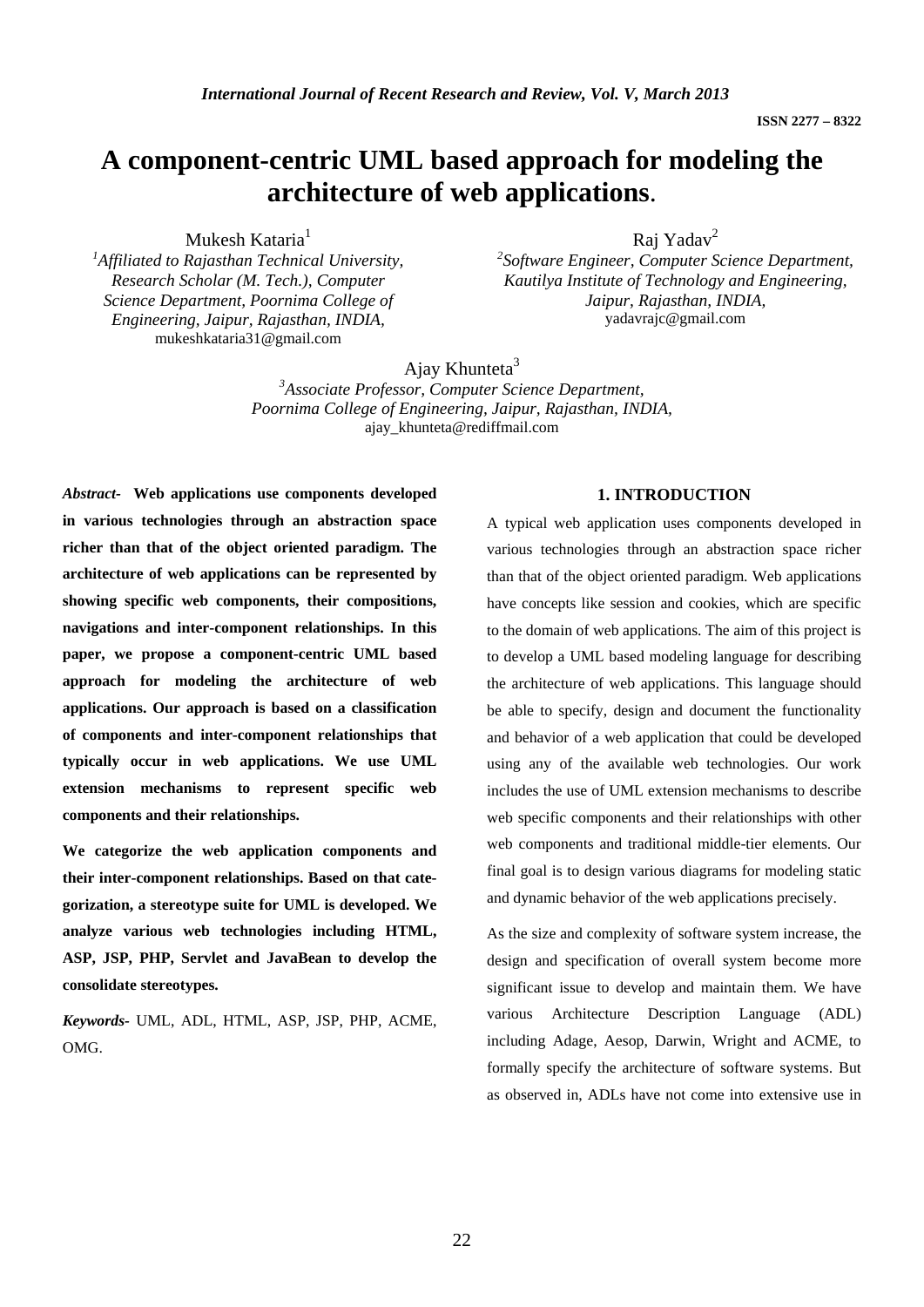industries, because we have to learn a distinct notation which is specific to architecture, and ADLs do not address all stages of development process. On the other hand, UML is a standard modeling language for visualizing, specifying, constructing and documenting the architecture of software systems. UML diagrams are graphical representation of system elements i.e. class, object, component etc and their inter-relations including association, aggregation and inheritance. In forward engineering, UML helps us in developing a new system from problem statements and provide efficient communication among stakeholders including developers, architects, project managers, maintainers and testers. In reverse engineering, it helps in precisely representing inter-relationships between system elements, which is very important to maintain and update already build systems.

# **2. WEB APPLICATIONS AND WEB COMPONENTS**

A web application is a distributed application that is developed using various web technologies and whose functionality is accessed via web over a network such as the Internet or an intranet. We can update and maintain them without distributing and installing software on potentially thousands of client computers. Due to this ability web applications are very popular than the desktop applications. Web applications are not limited to one typo of application. They can range from simple static web pages to sophisticated applications. Different categories of web applications are grouped together according to their data and control complexity.

• Brochure Web Applications: This is the first generation of web applications. They are composed of static web pages and tend not to have much programming logic in them. When developing them the focus is on content development and the layout of graphics and text. Examples include personal web pages which contains their resume and personal information, or web pages about company

products.

Service Oriented Applications: These applications offer a service to web users and contain the programming logic needed to implement the service. The layout of the data is often a secondary concern. Examples include web mail services and online word-processing systems.

Data Intensive Applications: These applications provide an interface to browse and query large amount of data. The main emphasis in these applications is on the data, with minimal amount of programming logic involved. An example of this application type is online library catalogs.

• Information System Applications: These applications combine the service oriented applications and the data intensive applications. Developers of information system applications are concerned with the data flow for browsing and retrieving data, and control flow for the different phases involved in the manipulation of the data. Electronically book stores or online banking are example of this application type.



Fig. 1. Typical Architecture of a Web Application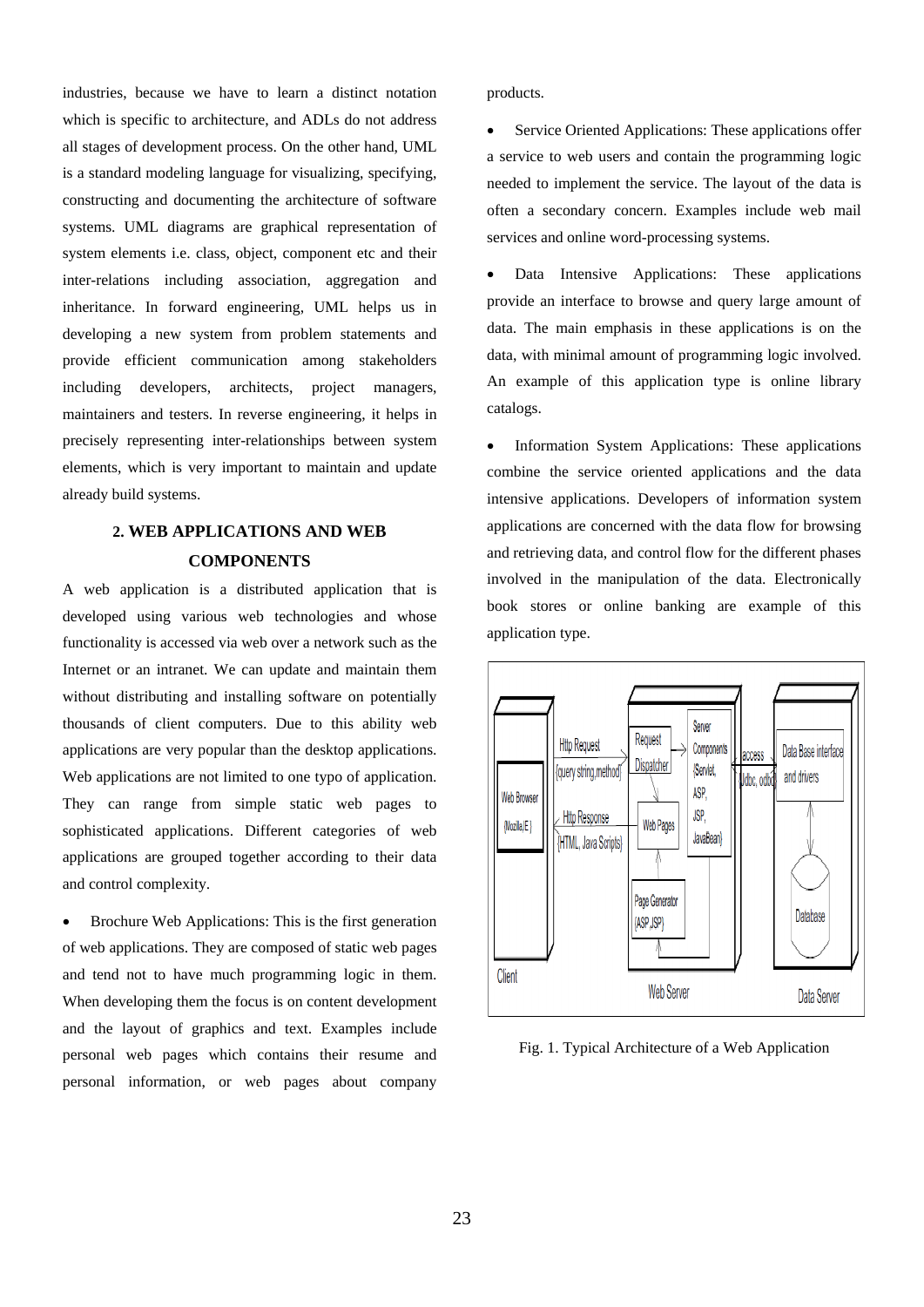## **3. UML PROFILE FOR WEB APPLICATIONS**

UML is a standard and industry accepted graphical modeling language to model the software systems. However, since it is a general purpose modeling language, it lacks elements to model and represent concrete concepts of specific domains. This lack of expressiveness also exists for the domain of web applications. As a solution, OMG (Object Management Group) has created a mechanism for extending the syntax and semantic of UML to express more specific concepts of certain application domains. In this chapter, we first briefly explain the UML extension mechanisms used for creating UML profiles. Then we explain the construction of UML profile for web application domain.

UML extensibility mechanisms permit us to extend the language in controlled ways. The controlled ways means the changes are easily understandable by the UML users. These mechanisms include stereotypes, tagged values, and constraints. We extend the UML by adding new model elements, creating new properties, and specifying new semantics. Stereotypes: The stereotypes extend the vocabulary of the UML, allowing us to create new kinds of model elements that are derived from existing modeling elements but are specific to our domain i.e. web applications. We represent a stereotype by placing the name of stereotype between  $\ll \gg$  and above the name of an existing UML element. For example, when modeling a web application, we might want to represent client presentation component. We can use stereotypes << ClientPresentation >> by extending the UML standard model element i.e. component. As an option, the stereotyped element may be rendered by using a new icon associated with that stereotype.

# **4. CONSTRUCTION OF THE PROPOSED UML PROFILE**

For the creation of UML profile, we use the aforementioned UML extension mechanisms. We follow the given below procedure to develop the UML profile for web applications.

#### **4.1 Building the Meta-Model for Web Applications**

A web application has many web elements including client static page, form, client dynamic page, presentation component, service component, hyperlink and link. These all elements represent an abstraction drawn from the web application development. The definition of these elements defines the meta model for the web application domain.





#### **4.2 Define Stereotype for Web Elements**

In this step, we define a stereotype for each metamodel element (web Page, form) that we find in the previous step and want to include in the profile. We select some element and create the corresponding stereotype for each one of them.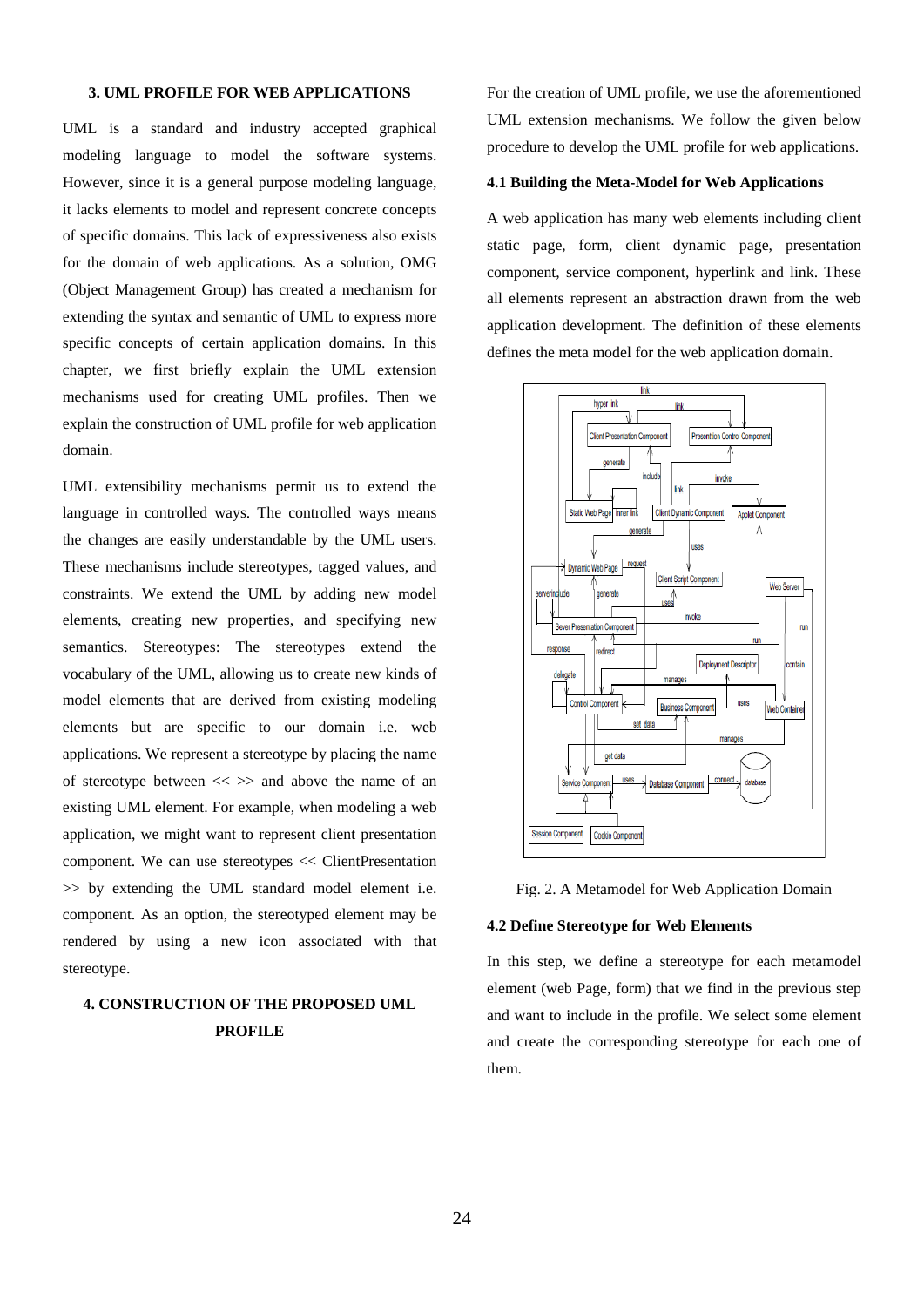

Fig. 3 Stereotypes for the Metamodel Elements

## **4.3 Extension of UML Modeling Elements**

We identify the UML elements that will be extended with each stereotype. We identify various UML elements including class, component, package, association for creating UML profiles. We create various stereotypes by extending UML modeling element component, for representing client component precisely. The << ClientDynamic >> stereotype specify a client component that generates an interactive web page. It may uses or invoke other client components.

The  $\ll$  ClientDynamic  $\gg$  stereotype specify a client component that generates an interactive web page. It may uses or invoke other client components. We define the various stereotypes including stylesheet, client script and multimedia by extending the UML standard extension element << file >>. We define <<StyleSheet >> stereotype to represent a presentation control component and << Applet >> stereotypes to specify an executable component that may runs independently or invoke by other components to provide dynamic behavior at client side.



Fig. 4 UML Stereotypes for Client Components

Web application has various server components that are either process the user request or provide service to other components. They are managed by web container and are run on web server. Figure 4.6 shows stereotypes for representing the server components. The stereotype << ServerComponent >> specifies a component that is executed by web server, when it receives the request from client or other server component. We create a << Server Presentation >> stereotype to specify a server presentation component.



Fig. 5 UML Stereotypes for Server Components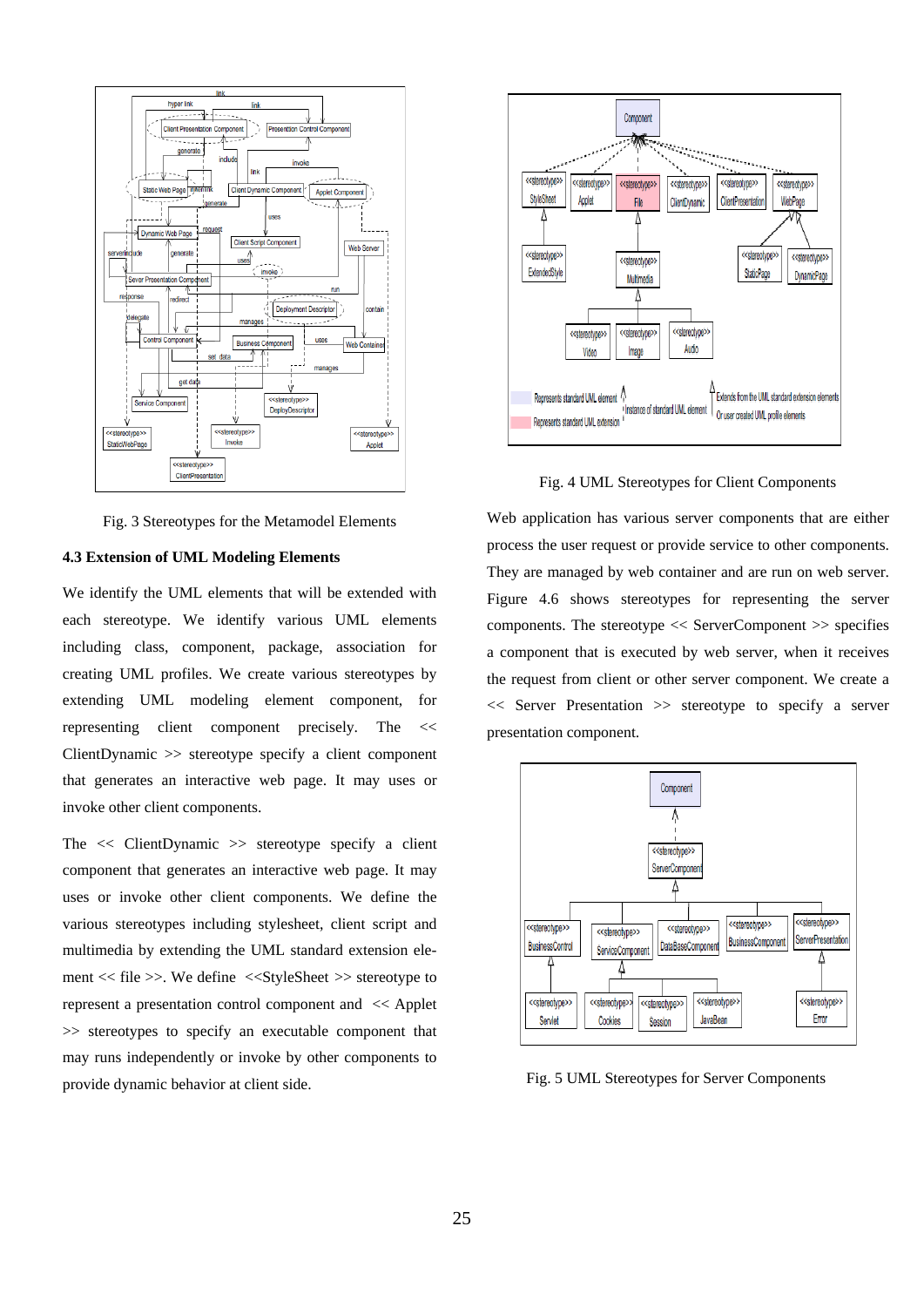The << ActionLink >> stereotype represents a association relationship that specify the source component request is processed by target component. The << ResponseLink >> stereotype specifies the source component generate the target as response to the user request. To specify the include directive that is used to physically include the contents of target into source file, we create a  $\ll$  ServerInclude  $\gg$ stereotype by extending an association element. The << Jsplnclude >> stereotype specifies the inclusion of either a static or dynamic resource in a JSP page. If the resource is static, its content is included in the calling JSP page. If the resource is dynamic then it sends a request to another page and includes the response in the response from the calling page.



Fig. 6. UML Stereotypes for Server Component Relations

#### **5. CONCEPTUAL COMPONENT DIAGRAM**

A conceptual component is referred to as the program module that follows some specific specification and has

interaction with other components. A conceptual component represents the component properties, interfaces and events that is used for interaction with other components. Properties are not like traditional member variables of a class, instead these are high level attributes of a component that can be accessed by other web components. Interfaces are the subset of accessible operations which represent the interaction points of a component.



Fig. 7. A Conceptual Component Diagram

It shows presentation component invokes an applet to provide dynamic behavior at client side and uses a style sheet to control the layout of generated web page. For the user data validation at client side, presentation component also uses a client script component.

#### **6. CONCLUSION**

In this paper, we proposed a component-centric UML based approach to model the architecture of web applications. We found many reasons to use and extend the UML for modeling web applications. We analyzed various web technologies including HTML, ASP, JSP, PHP, Servlet and JavaBean to develop a consolidate UML profile for web applications. Using this profile, one can represent the architecture of web applications which are developed by